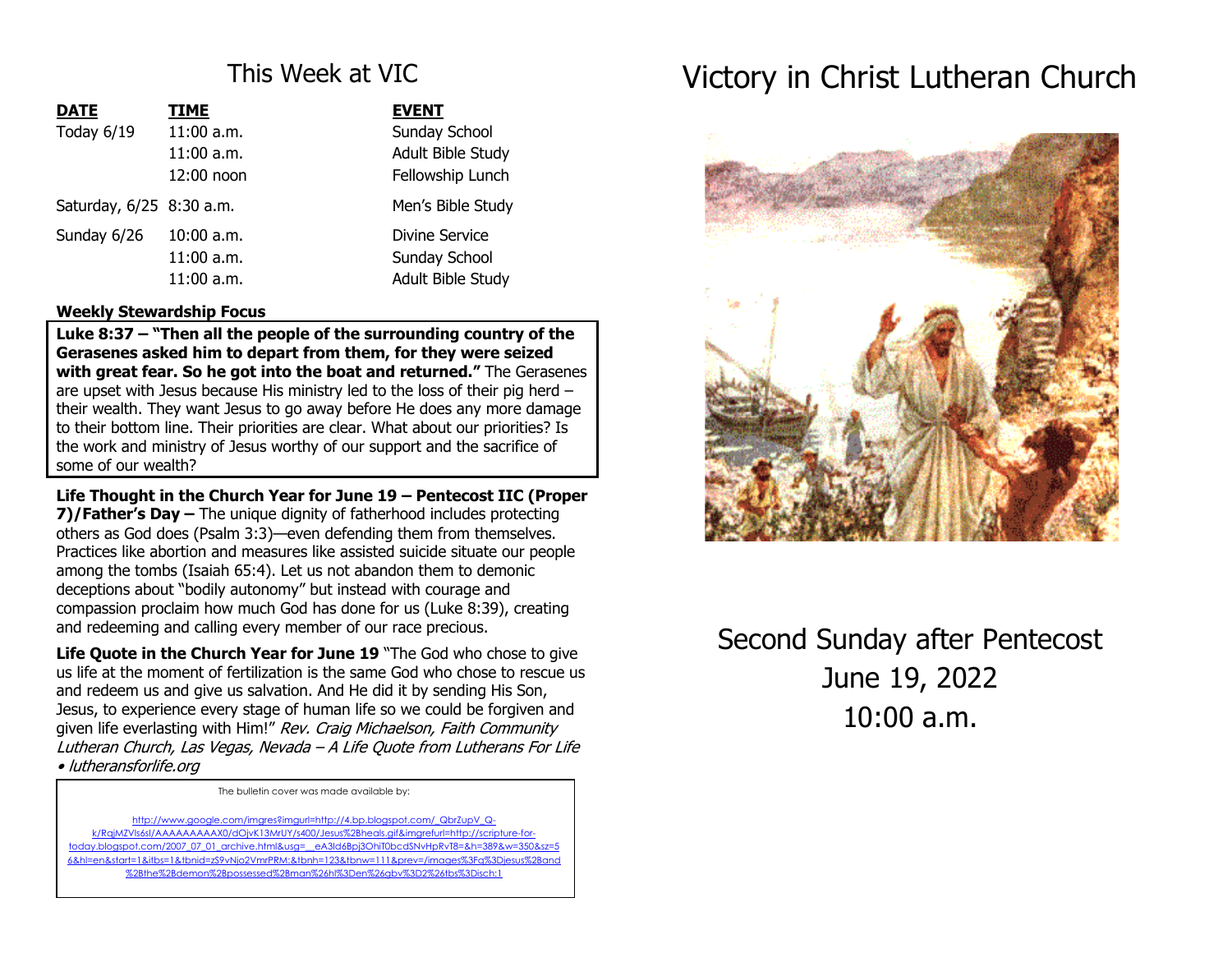## Victory in Christ Lutheran Church 508 Main Street Newark, Texas 76071 817-489-5400 Pastor Philip Schielke Pastor's Email: pastor@viclutheranchurch.org

Church Website: www.viclutheranchurch.org Church Email: churchoffice@viclutheranchurch.org

**WELCOME!** We thank God for you and pray that He will richly bless our worship together.

**Communion:** We welcome all of our guests worshiping with us today and pray your faith is strengthened. God's Word declares to us that the bread and wine we receive in the Lord's Supper is the true body and blood of our Savior Jesus Christ given for the forgiveness of sins and nourishing of faith (Matt. 26: 26-28; Mark 14: 22-24; Luke 22: 19-21; 1 Cor. 11: 23-26). When receiving His true body and blood, all communicants are to be united in their understanding and confession of Jesus Christ and all of His teaching (Jon. 17: 22; 1 Cor. 1: 10). An unworthy reception of this gift results in one who "eats and drinks judgment on himself" (1 Cor. 11: 29). Therefore, if you are still learning Lutheran doctrine or are not part of a Lutheran Church-Missouri Synod congregation, we invite you forward for a blessing and encourage you to speak with the pastor *before* the service in order to learn more about our teaching on the Lord's Supper.

## **Hymn of Invocation: #601 – All Who Believe and Are Baptized**

**Divine Service Setting Four: pg. 203**

**Introit**

## **Psalm 71:20-24; antiphon: Psalm 71:3**

 $3$  Be to me a rock of refuge, to which I may contin-  $\vert$  ually come; you have given the command to save me, for you are my rock and my | fortress.

**<sup>20</sup> You who have made me see many troubles and calamities will revive | me again;**

## **from the depths of the earth you will bring me | up again.**

- <sup>21</sup> You will increase my  $\vert$  greatness and comfort I me again.
- **<sup>22</sup> I will also praise you with the harp for your faithfulness, | O my God;**

 **I will sing praises to you with the lyre, O Holy One of | Israel.**

<sup>23</sup> My lips will shout for joy, when I sing prais-  $\vert$  es to you; my soul also, which you | have redeemed.

- **<sup>24</sup> And my tongue will talk of your righteous help all | the day long, for they have been put to shame and disappointed who sought to | do me hurt.**
- **Glory be to the Father and | to the Son and to the Holy | Spirit;**

**as it was in the be- | ginning,**

 **is now, and will be forever. | Amen.**

 $3$  Be to me a rock of refuge, to which I may contin-  $\vert$  ually come; you have given the command to save me, for you are my rock and my | fortress.

### **Old Testament Reading**

## **Isaiah 65:1-9 (New International Version)**

## **Judgment and Salvation**

- $1$  I was ready to be sought by those who did not ask for me; I was ready to be found by those who did not seek me. I said, "Here I am, here I am," to a nation that was not called by my name.
- $2$  I spread out my hands all the day to a rebellious people, who walk in a way that is not good, following their own devices;
- $3a$  people who provoke me to my face continually, sacrificing in gardens and making offerings on bricks;
- <sup>4</sup> who sit in tombs, and spend the night in secret places; who eat pig's flesh, and broth of tainted meat is in their vessels;
- <sup>5</sup> who say, "Keep to yourself, do not come near me, for I am too holy for you." These are a smoke in my nostrils, a fire that burns all the day.
- <sup>6</sup> Behold, it is written before me: "I will not keep silent, but I will repay; I will indeed repay into their lap
- $<sup>7</sup>$  both your iniquities and your fathers' iniquities together, says the LORD;</sup> because they made offerings on the mountains and insulted me on the hills, I will measure into their lap payment for their former deeds."
- $8$  Thus says the LORD: "As the new wine is found in the cluster, and they say, 'Do not destroy it, for there is a blessing in it,' so I will do for my servants' sake, and not destroy them all.
- <sup>9</sup> I will bring forth offspring from Jacob, and from Judah possessors of my mountains; my chosen shall possess it, and my servants shall dwell there.

## **New Testament Reading**

## **Galatians 3:23-4:7 (New International Version)**

 $23$  Now before faith came, we were held captive under the law, imprisoned until the coming faith would be revealed.  $24$  So then, the law was our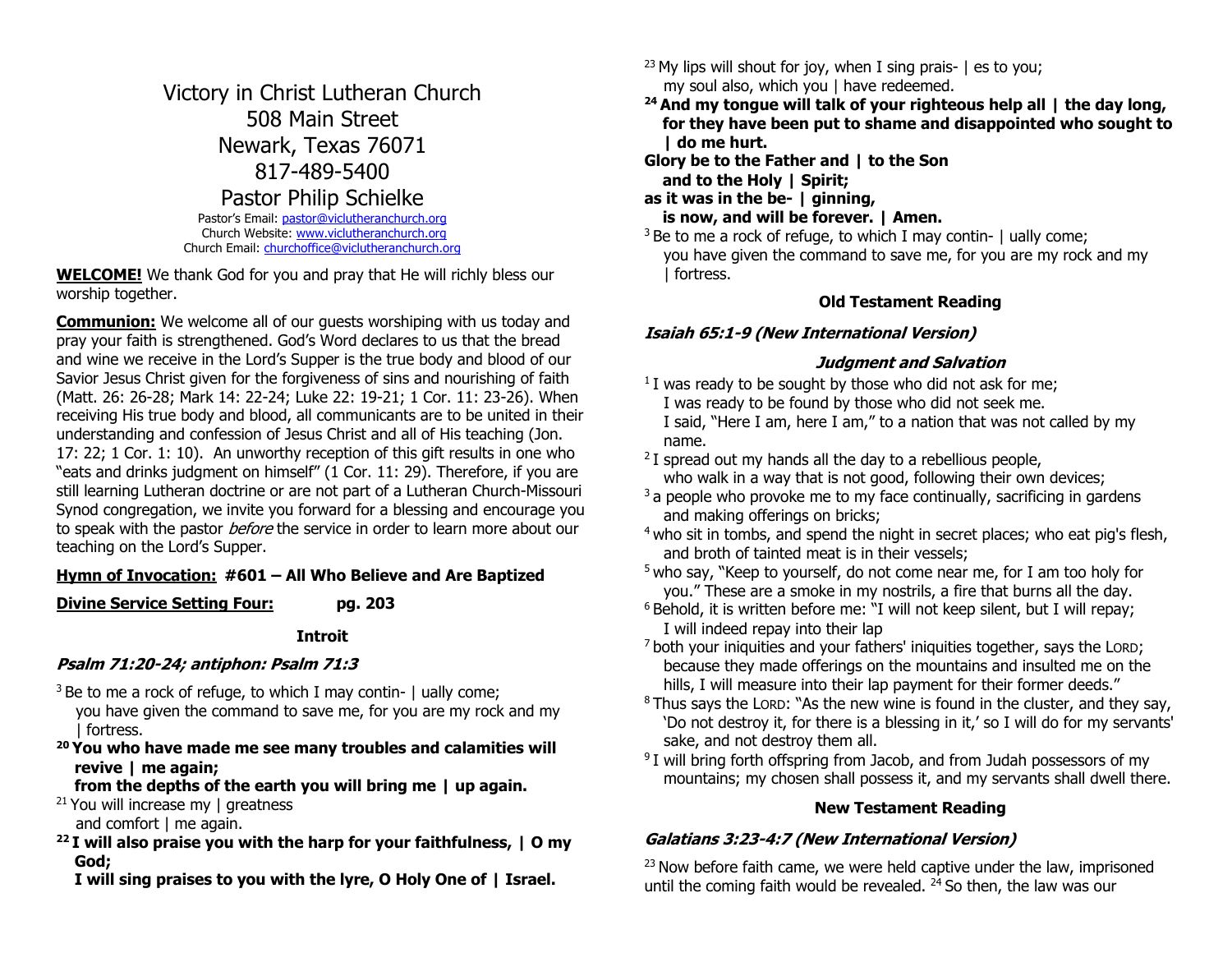guardian until Christ came, in order that we might be justified by faith. <sup>25</sup> But now that faith has come, we are no longer under a guardian, <sup>26</sup> for in Christ Jesus you are all sons of God, through faith. <sup>27</sup> For as many of you as were baptized into Christ have put on Christ. <sup>28</sup> There is neither Jew nor Greek, there is neither slave nor free, there is no male and female, for you are all one in Christ Jesus. <sup>29</sup> And if you are Christ's, then you are Abraham's offspring, heirs according to promise.

#### **Sons and Heirs**

 $1$  I mean that the heir, as long as he is a child, is no different from a slave, though he is the owner of everything, <sup>2</sup> but he is under guardians and managers until the date set by his father.  $3$  In the same way we also, when we were children, were enslaved to the elementary principles of the world. <sup>4</sup> But when the fullness of time had come, God sent forth his Son, born of woman, born under the law, <sup>5</sup> to redeem those who were under the law, so that we might receive adoption as sons. <sup>6</sup> And because you are sons, God has sent the Spirit of his Son into our hearts, crying, "Abba! Father!" <sup>7</sup> So you are no longer a slave, but a son, and if a son, then an heir through God.

#### **Gospel Reading**

#### **Luke 8:26-39 (New International Version)**

#### **Jesus Heals a Man with a Demon**

 $26$  Then they sailed to the country of the Gerasenes, which is opposite Galilee. <sup>27</sup> When Jesus had stepped out on land, there met him a man from the city who had demons. For a long time he had worn no clothes, and he had not lived in a house but among the tombs. <sup>28</sup> When he saw Jesus, he cried out and fell down before him and said with a loud voice, "What have you to do with me, Jesus, Son of the Most High God? I beg you, do not torment me." <sup>29</sup> For he had commanded the unclean spirit to come out of the man. (For many a time it had seized him. He was kept under guard and bound with chains and shackles, but he would break the bonds and be driven by the demon into the desert.)  $30$  Jesus then asked him, "What is your name?" And he said, "Legion," for many demons had entered him. 31 And they begged him not to command them to depart into the abyss.  $32$  Now a large herd of pigs was feeding there on the hillside, and they begged him to let them enter these. So he gave them permission. <sup>33</sup> Then the demons came out of the man and entered the pigs, and the herd rushed down the steep bank into the lake and drowned.

<sup>34</sup> When the herdsmen saw what had happened, they fled and told it in the city and in the country. <sup>35</sup> Then people went out to see what had happened, and they came to Jesus and found the man from whom the demons had gone, sitting at the feet of Jesus, clothed and in his right mind, and they were afraid. <sup>36</sup> And those who had seen it told them how the demonpossessed man had been healed. <sup>37</sup> Then all the people of the surrounding

country of the Gerasenes asked him to depart from them, for they were seized with great fear. So he got into the boat and returned. <sup>38</sup> The man from whom the demons had gone begged that he might be with him, but Jesus sent him away, saying,  $39$  "Return to your home, and declare how much God has done for you." And he went away, proclaiming throughout the whole city how much Jesus had done for him.

#### **Sermon Hymn: #825 – Rise, Shine, You People**

#### **Sermon:**

**Communion Hymn: #618 – I Come, O Savior, to Thy Table Closing Hymn: #594 – God's Own Child, I Gladly Say It**

#### **Announcements**

**VBS Report –** More than 40 children attended our "Te Deum" Express VBS last week. We would like to thank all the volunteers who worked to make our VBS a successful one. You are truly a blessing to this congregation and to the children.

**Council Meeting –** There will be a Council Meeting on Sunday, July 10, following the noon meal.

**Voters' Meeting –** There will be a Voters' Meeting on Sunday, July 31, following the noon meal.

**Altar Guild Sign-up –** Please sign-up to serve on the Altar Guild for the 2022 year. The sign-up sheet is on the bulletin board.

**Church Cleaning –** Scheduled for church cleaning the week of July 3 is the VanDekerkhove family.

#### **General Fund Income –**

| Weekly Budgeted Income           | \$ | 3,164.16     |
|----------------------------------|----|--------------|
| Actual Income Received Last Week |    | \$2,240.00   |
| Year to Date Budgeted Income     |    | \$145,551.36 |
| Year to Date Actual Income       |    | \$143,562.48 |